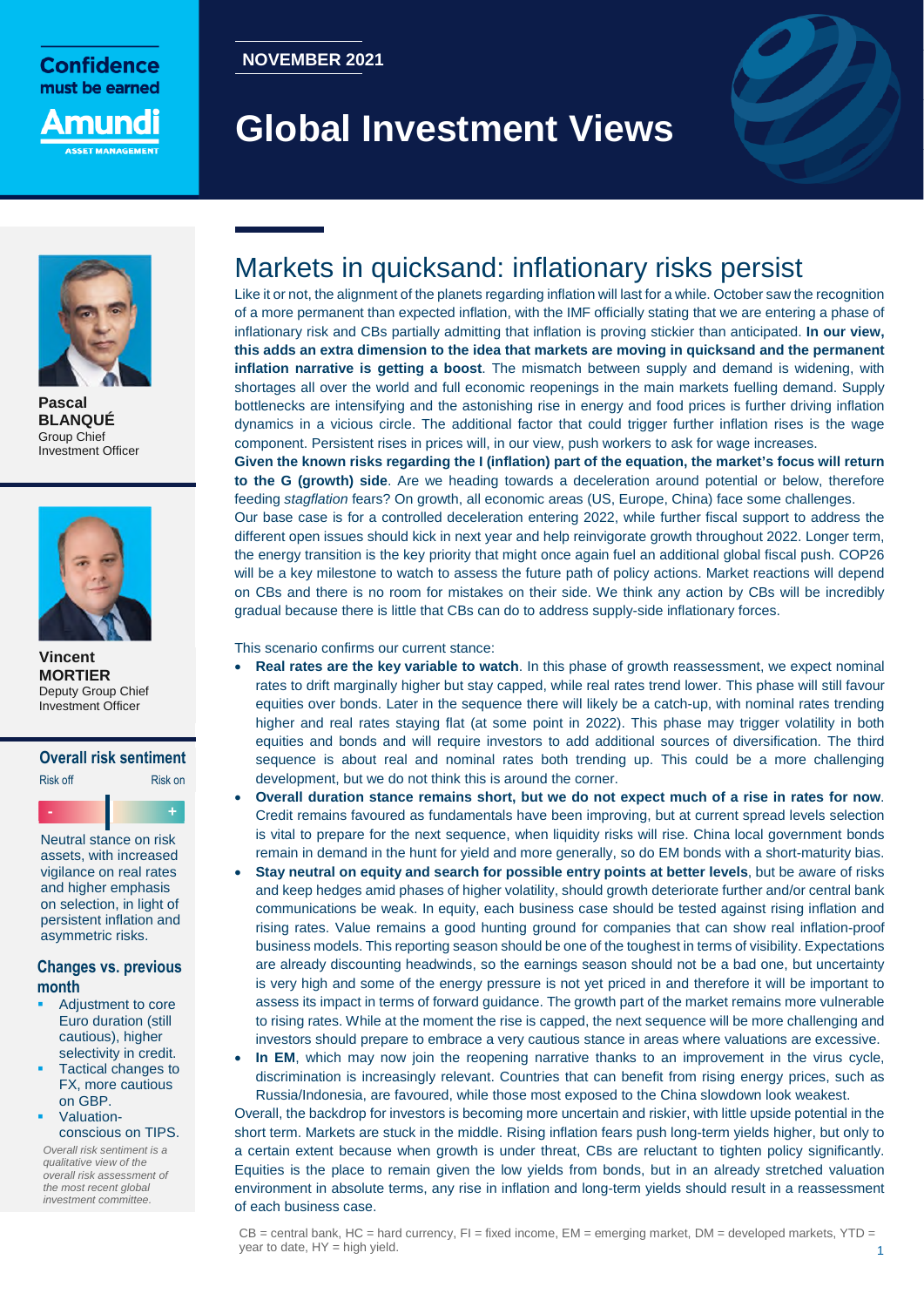#### CROSS ASSET RESEARCH ANALYSIS



**Monica DEFEND**  Global Head of Research



**Lorenzo PORTELLI**  Head of Cross Asset Research

*Current supply pressures could affect economic growth through a pass-through to inflation, but a shift to a longterm high price for oil seems unlikely for the time being.*

### Energy shortage: Europe, China the most affected

- The current energy crisis is related to short-term pressures,<sup>1</sup> imbalances over the green transition.
- Europe and China are being hit harder than other areas as they are the largest natural gas importers.
- A global power crunch is not likely in 2022, but energy sector turmoil will affect inflation and weigh on growth and profit margins.

Since the beginning of the summer, we have seen significant repricing in various energy and related commodities. While there are many interconnected factors at play (recovery seasonal bottlenecks), the catalyst was strong global electricity demand. According to the IEA, after falling by about 1% in 2020 due to Covid, global demand is expected to increase by close to 5% in 2021 and slightly less in 2022, almost double the 10-year annual average (2.7%). All this occurred at a time when the green transition and the global fight against climate change intensified, limiting coal emissions, mainly in the EU and China.

**Europe and Asia are in an uncomfortable position**  in terms of gas production as they have historically been the largest net importers and the deficit to fill in the coming years will be huge. Natural gas demand pressures materialised in Europe as the increased requirements were barely matched by supply from the two largest suppliers (Russia, Norway). In China, aggravated by a very hot and dry summer, energy demand has been remarkable. Typically, about 65% of electricity consumption is powered by coal, and 17% is powered by hydro. However, the supply of power from both sources has been limited – for coal, domestic production has struggled due to regulatory reforms and emission limitation goals; for hydro the dry summer limited its contribution. As a result, demand for natural gas in China has been very strong. Increasing concerns over supply shortages in green commodities and the potential power crunch underpinned several commodities, from copper to aluminum and gas to oil.

The rush in Europe and Asia to store gas is

unprecedented and the two regions are struggling the most to restore gas and oil inventories amid the approaching winter. The skyrocketing price of natural gas has spilled over to oil markets, lifting oil prices as many countries were forced to find substitutes for coal and gas. Oil moved above \$80 due to potential undersupply concerns, despite a decelerating growth environment, as oil suppliers<sup>2</sup> seem reluctant to boost production in the next weeks for different and opposite reasons. US production lagged global oil demand due to a temporary pause in drilling amid hurricanes and subdued shale oil production. At current prices and without the market being flooded with US supply, OPEC is piling up revenues in an attempt to correct sovereign fiscal balances. In the meantime, the energy sector, mainly in Europe, will remain under pressure given that we are entering the winter with historically low gas inventories and Russia and Norway will not be able to boost their flows to the EU in the near term; if anything, Russian flows to Europe are already higher than pre-Covid levels. **Our central case is not for a power crunch in winter but the turmoil and higher prices will hit European growth** through high inflation, household consumption, a corporate profits squeeze and decreasing productivity.

WTI crude should remain at about \$80 for a while. and it is premature to call for a structural shift to the \$80-100 range. This is because US oil production should progressively recover in H122. Second, OPEC+ members are likely to match any unexpected demand spikes. Should the power grip exacerbate further and prices move out of control, the group is likely to respond. Third, despite the fact that the switch from coal to gas and oil will support these markets in the long run, the economic cyclical contribution to demand should diminish in 2022 as growth decelerates toward trend levels. **Thus, we expect to see oil below \$80, in line with the EIA official outlook, by the end of 2022.**

**ASSET MANAGEMENT** 



Source: IEA = International Energy Agency; APAC includes China, Eurasia includes Russia, North America includes US numbers. Chart shows increase/decrease in production minus increase in demand from 2020 to 2021.

 $EIA = US Energy Information Administration.<sup>1</sup> Winter, pick-up in demand, <sup>2</sup> OPEC+ and US.$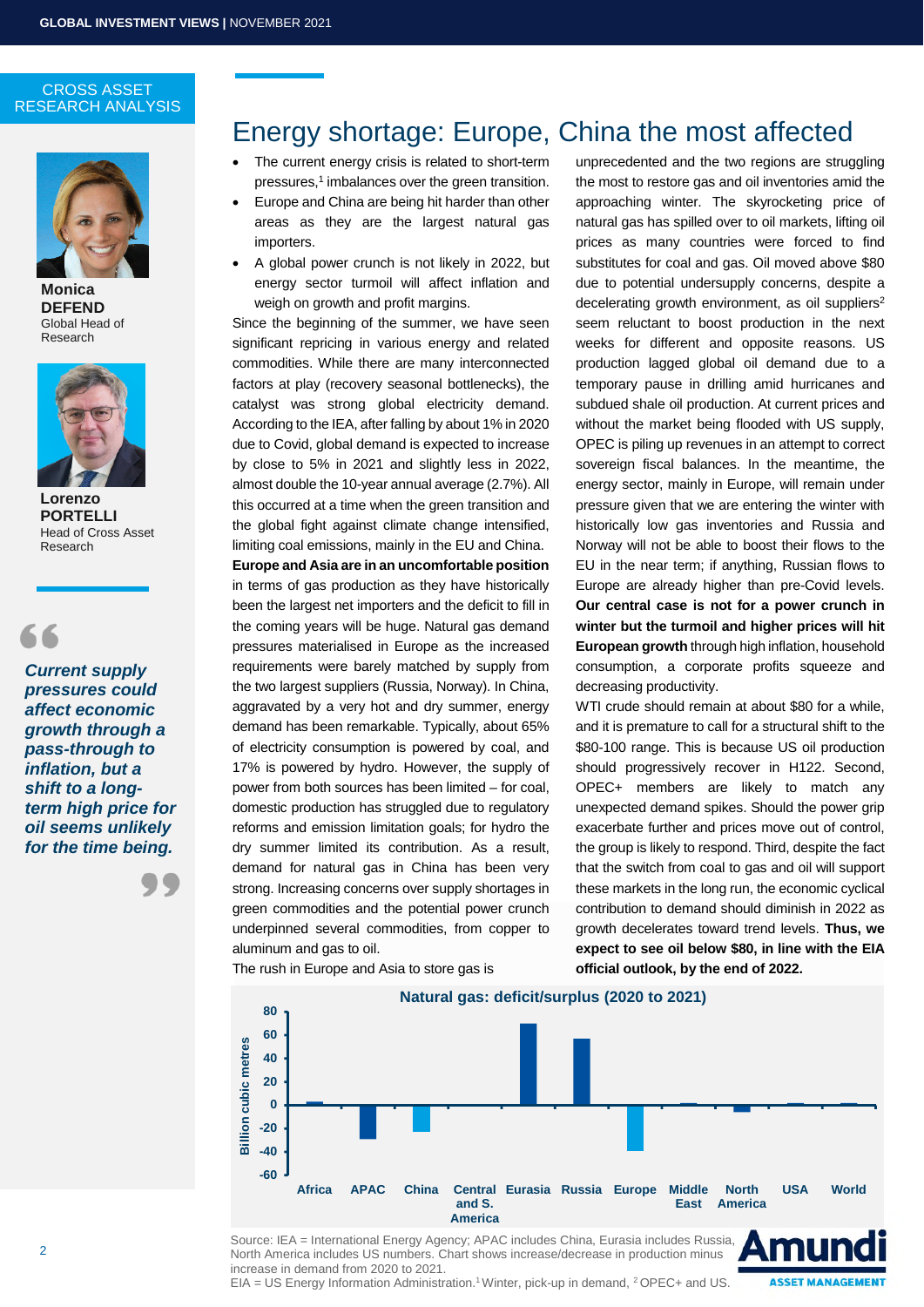### MULTI-ASSET

*We are neutral on risk assets and well-diversified overall, keeping a balanced stance on equities, favouring value names and avoiding those with limited pricing power.*

**Matteo GERMANO** Head of Multi-Asset

### Stay neutral, amid higher risks and strong earnings

Economic growth continues to be robust, but there are risks emerging in the form of production capacity constraints, which, coupled with the base effects from lockdowns and the recent CPI data, are fuelling the inflation narrative moving into H1 2022. They are also putting pressure on CBs to act, with the high likelihood of a Fed tapering announcement at its November meeting being a signal of this. On the other hand, risk sentiment is still constructive and pro-cyclical amid the evolution of the pandemic. Financial conditions are accommodative despite some upward movement in core yields and the weakness in China. Thus, investors should **remain neutral on risk assets, with a patient, active approach and wait for better opportunities, keeping hedges in place.** 

#### **High conviction ideas**

Equity valuations now depend on low rates, allowing us to stay in a 'buy-the-dip' mode, which could offer attractive levels that are in sync with fundamentals. Thus, while remaining close to neutral on DM and EM, we focus on the earnings season to understand forward guidance and see which companies have pricing power. Currently, the market's earnings growth expectations are disconnected from economic data surprises. This is important when considering margin pressures emanating from higher input costs, tight labour markets and bottlenecks. We are also balancing the positive factors with the not-so-positive ones (stagflation, tapering, higher real rates and weakness in China).

**Our defensive stance on 10Y USTs is maintained, but managed tactically,** because the fundamentals indicate higher yield levels in the face of high debt and inflation. The UST supply will remain high in spite of a better fiscal deficit situation in 2022, further supporting our stance. Although we believe there is scope for yields to increase further and the curve to steepen despite the recent surge, we are monitoring movements carefully.

We keep our view for a UK curve steepening, even though the rationale for this has changed from reflation to stagflation. We remain constructive also on BTP vs. Bund, amid attractive carry, potential economic surprises from Italian growth and the impetus from the Next Gen EU funds.

**Chinese govt bonds are a strong diversifier for global portfolios** when yields in DM are expected to rise. Unlike US yields, Chinese yields should remain stable over the next six months amid PBoC support. However, we remain neutral on EMBI more broadly.

**The search for income in European IG and HY**  continues, in light of better fundamentals, positive technicals and CBs' policies of keeping short rates anchored. Interestingly, given the downward trend in default rates, improving distress ratios and benign financial conditions, we believe subordinated debt and high vield are attractive credit segments to be in.

**FX offers attractive relative value plays**. For instance, stabilising global growth and the Fed's policy normalisation have been positive for the USD, providing investors an opportunity to benefit from the rising USD/JPY. We are no longer negative on the EUR vs. NOK as the latter could suffer from increased volatility. We maintain our view on the FX carry trade GBP/CHF, and our cautious stance on GBP/EUR. With respect to the greenback, the GBP could be under pressure from the UK's geopolitical isolation vs. the US and the EU, as well as the ongoing energy crisis. Thus, we are now defensive on GBP/USD. In EM we now believe the IDR could be affected by potential riskoff sentiment stemming from the Chinese slowdown. However, we keep our positive stance on the KRW and the CNH vs. the EUR and on RUB/EUR.

#### **Risks and hedging**

Rising cost pressures from inflation could potentially affect margins and P/E ratios, making this a high-impact risk on our radar and potentially affecting prices. As a result, we recommend investors maintain protection to safeguard equity exposure.

**Amundi Cross-Asset Convictions 1 month change --- -- - 0 + ++ +++ Equities Credit Duration Oil Contained by the contact of the contact of the contact of the contact of the contact of the contact of the contact of the contact of the contact of the contact of the contact of the contact of the contact of the con Gold Gold Collection in the collection of the collection of the collection of the collection of the collection of the collection of the collection of the collection of the collection of the collection of the collectio** 

3 investment committee. The outlook, changes in outlook and opinions on the asset class assessment reflect the expected direction (+/-) and the strength Source: Amundi. The table represents a cross-asset assessment on a three- to six-month horizon based on views expressed at the most recent global of the conviction (+/++/+++). This assessment is subject to change. CGB = Chinese government bonds, EM = emerging markets, PBoC = People's Bank of China, FX = foreign exchange, IG = investment grade, HY = high yield, CBs = central banks, BTP = Italian government bonds, EMBI = EM Bonds Index.

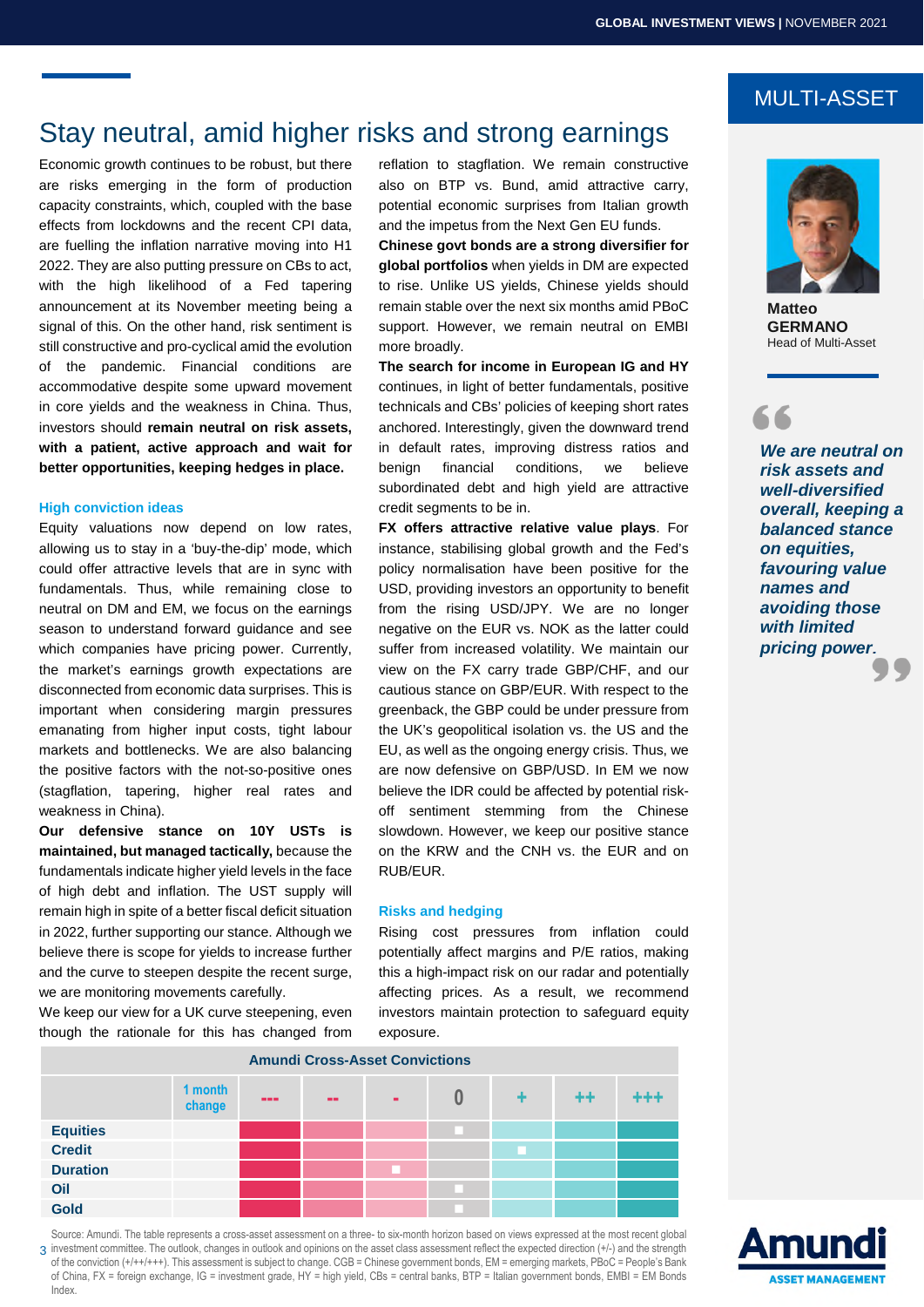### FIXED INCOME



**Amaury D'ORSAY** Head of Fixed Income



**Yerlan SYZDYKOV**  Global Head of Emerging Markets



**Kenneth J. TAUBES**  CIO of US Investment Management

66

*We will witness more discrimination in credit, as sound businesses become more expensive and lowquality names cheapen further. Thus, the need for selection and idiosyncratic stories will be high.* 

### Inflation-adjusted returns through credit selection

High borrowing, aggravated by the fiscal response to the Covid crisis, combined with economic reopenings, supply shortages and demographics, is pushing inflation up. While financial repression (government borrowing below market rates) works when inflation is under control, this could now be a problem for asset values. Even some CBs that kept rates low are realising that inflation is not transitory. We think the Fed and the ECB are likely to taper but will refrain from extreme actions, although we might see asynchronous policies. Overall, liquidity will remain high. Investors should resist a positive stance on duration despite the recent upward yield movements and should stay active. **In credit, subordinated debt and EM bonds offer decent real returns but investors should be mindful of leverage and increase their scrutiny of investment cases amid the tight valuations**.

#### **Global and European fixed income**

We remain cautious but active on duration in the US, core and semi-core Europe and the UK, but positive on Chinese govt bonds. We now see steepening potential in Canada vs. flattening in Australia. On peripheral debt, our positive view is maintained (marginal adjustment) as Italy offers a good risk/reward trade-off. In credit, fundamental metrics continue to improve, albeit at a slower pace, and we see no increase in distress or defaults, while carry remains decent. Investors should increase selection to identify companies that can pass on price increases to consumers. However, we are cautious on long-term debt (duration risk) and focus on shorter maturities. We are constructive on lowerrated names but balance this with the potential for extra yield to play the compression card, and on subordinated financials in HY and IG. **Carbon intensity and ESG performances are key factors to watch**. The energy crisis reaffirms our view that investments in low-carbon-intensive technologies

#### **US fixed income**

We believe inflation is a global, long-term phenomenon, driven by lower participation rates in the US, declining birth rates in China and worker shortages. In this environment, markets are currently in a wait-and-watch mode, but core yields should eventually move higher. We remain sceptical but flexible on USTs amid the high debt as we track the path of nominal and real rates. In contrast, **we are constructive on TIPS, but are watchful of valuations and their limited upside potential**. Credit fundamentals are supportive and we recommend investors be highly selective to limit portfolio beta and exposure to long duration IG. Given that spreads have already compressed this year, we focus on idiosyncratic risks. **Securitised credit – RMBS and consumer credit – is relatively attractive** given consumer earnings are strong. Overall, we remain vigilant on housing and see value in selective non-residential mortgages. **EM bonds** 

While the growth differential between EM and the US is moving in favour of the former, supply-side bottlenecks and high energy prices persist. Thus, investors should look at countries where CBs are acting to control inflation (LatAm and Russia) and avoid those where CBs are not. The third category is China, which is facing near-term weakness but where selective long-term opportunities remain. For LC bonds our conviction is for countries such as Russia. In HC, we maintain our preference for HY vs. IG, as well as for EM corporates. **FX** 

We maintain our near-term constructive view on the dollar amid the currency's safe-haven status but are watchful given that it is a consensual view. On EM FX, we are selectively positive (RUB, INR, MXN) but think the Fed's change in tone could dampen the mood. We remain vigilant, particularly on the CNY.



Source: Amundi, Bloomberg, as of 20 October 2021

GFI = global fixed income, GEMs/EM FX = global emerging markets foreign exchange, HY = high yield, IG = investment grade, EUR = euro, UST = US Treasuries,  $RMS$  = residential mortgage-backed securities,  $ABS$  = asset-backed securities,  $H\tilde{C}$  = hard currency, LC = local currency, CRE = commercial real estate, CEE = Central and Eastern Europe, JBGs = Japanese government bonds, EZ = Eurozone, BoP = balance of payments.

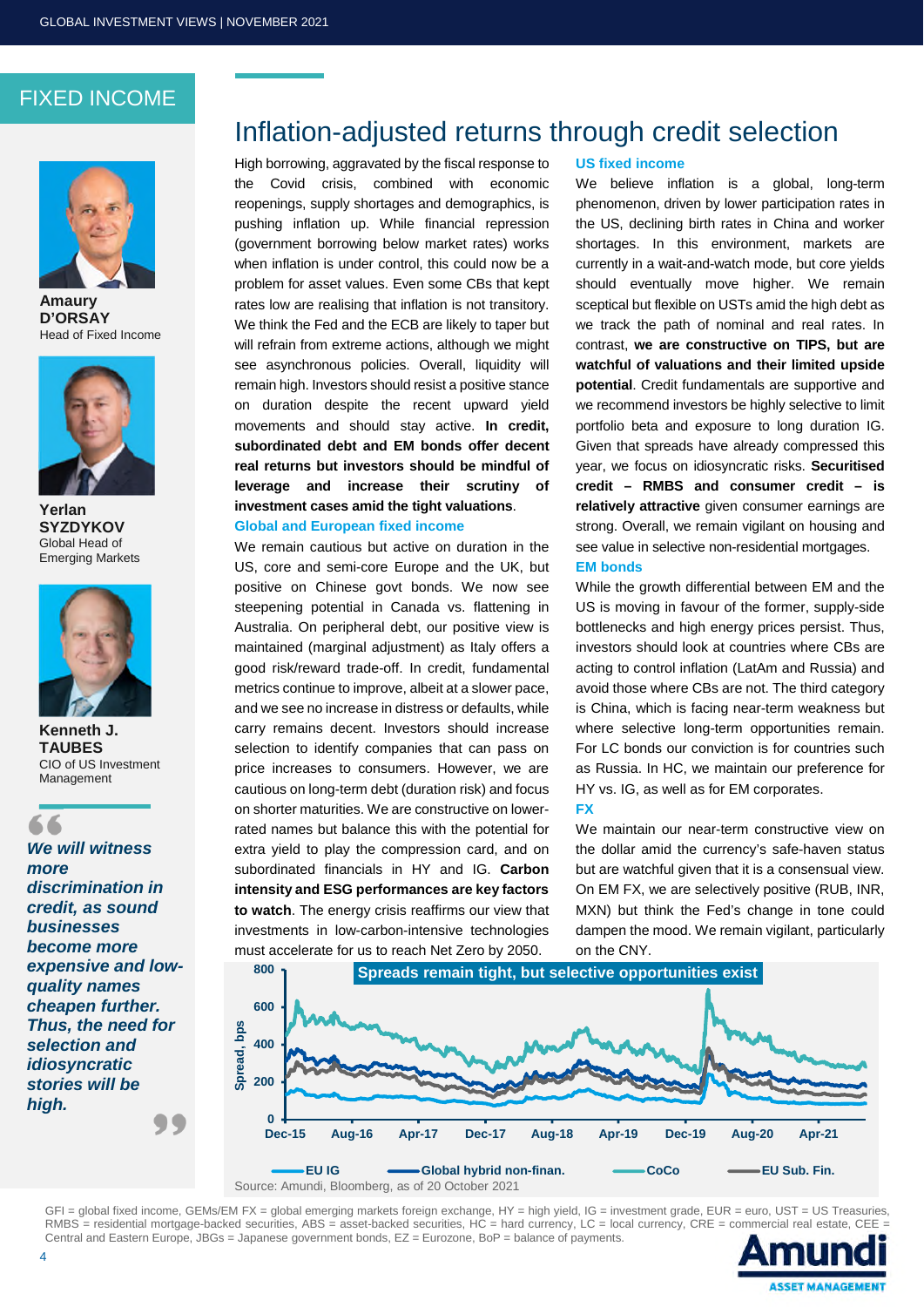66

### Energy crisis is testing the markets

#### **Overall assessment**

The key issue for markets currently is inflation and whether companies will be able to withstand the pressures on their margins. This is relevant in light of the spike in energy prices that is affecting companies as well as households (politically sensitive issue). We believe the current situation in Europe will accelerate the energy transition in the long term. On the other hand, valuations in some areas seem expensive, leading us to question the sustainability of these in the face of high inflation and rates increases. From an investor perspective, **we believe the range of outcomes is wide, and thus investors should maintain a thorough selection process that prioritises fundamentals (earnings quality and growth), and look to play rotations favouring value, quality stocks.** 

#### **European equities**

We maintain a balanced stance, with a tilt towards normalisation and reopening, and implement this view through a barbell approach of quality cyclical stocks in industrials and financials (value). Here, the economic reopening is not fully discounted by the market and thus valuations are selectively attractive. On the other hand, the picture in the consumer and energy sectors looks mixed. In the latter, we have become more cautious in our view because of the strong run lately and are looking for answers beyond the earnings season, especially in terms of the impact of green investing on the broader green energy landscape. We think there is a need to invest in the energy sector with an ESG improver approach that could have a meaningful impact and push clean energy investments. At the other end of the barbell, we hold attractive defensive names in healthcare and telcos. Overall, we look for opportunities offering strong risk/reward profiles, and hence avoid expensive growth names.

#### **US equities**

Inflation, even if it peaks in the coming quarters, is likely to affect equity valuations, underscoring the need for investors to protect their portfolios from rising prices. In addition to base effects and energy prices, a key aspect pushing inflation up is worker wage growth, which has been developing for quite some time now (demographics, deglobalisation, China). We believe value stocks provide an opportunity to inflation-proof portfolios but these require strong selection. **Energy and financials present some interesting value**. As investors, while we are aggressive in phasing out coal and oil from energy generation, our capital should be tilted towards companies that will support this transition, in the process benefitting from the move. This, we think, is the only solution to take us to Net Zero emissions by 2050. Furthermore, we look at financials, particularly banks, that are active in rewarding shareholders through buybacks and dividends. On the other hand, we are reducing cyclicality in global sectors affected by higher logistics and input price risks. We avoid expensive growth and distressed value stocks, but focus on relative value.

#### **EM equities**

Attractive relative valuations and the receding effects of Covid are important factors supporting EM equities. However, there are some risks on the horizon, such as the near-term weakness in China and idiosyncratic stories, especially in some LatAm countries. Our main convictions are Russia (energy and commodities exporter) and India (domestic consumption, will benefit from the China situation), whereas in sectors we favour consumer discretionary and communication services, maintaining our preference to increase value/cyclicals over growth.



Source: Amundi, Bloomberg, as of 20 October 2021. P/E ratio for S&P 500 Index. Historical monthly data since 1970.

### **EQUITY**

*Markets will reward companies that can increase prices and preserve margins vs. those that are unable to pass on rising costs to consumers, thereby affecting stock prices.* 



**ELMGREEN**  Head of Equities



**Yerlan SYZDYKOV** Global Head of Emerging Markets



**Kenneth J. TAUBES**  CIO of US Investment Management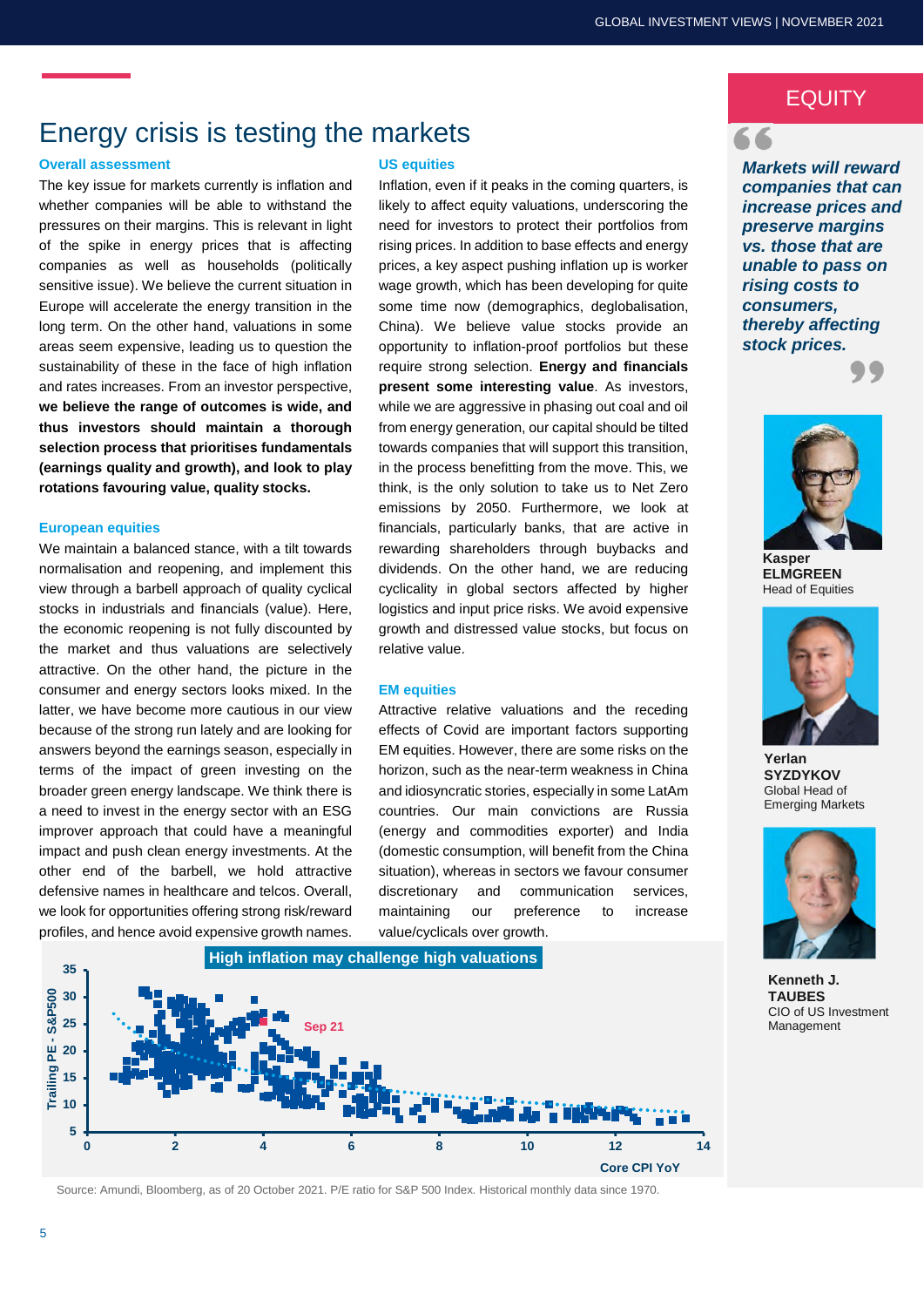## Amundi asset class views

|                          | <b>Asset class</b>                 | <b>View</b> | 1M change Rationale |                                                                                                                                                                                                                                                                                                                                                                                                                                                                                                                                                                                                         |
|--------------------------|------------------------------------|-------------|---------------------|---------------------------------------------------------------------------------------------------------------------------------------------------------------------------------------------------------------------------------------------------------------------------------------------------------------------------------------------------------------------------------------------------------------------------------------------------------------------------------------------------------------------------------------------------------------------------------------------------------|
| EQUITY PLATFORM          | <b>US</b>                          | =           |                     | After the Fed's taper update in late September, inflation expectations and bond yields gained strength and the reopening<br>trade reasserted its relative performance. However, strong inflation data necessitates that investors protect their portfolios<br>from rising prices and volatility from debt ceiling and tax hikes should also be kept in mind. While remaining overall neutral<br>on equities, we believe investors should increase their focus on fundamentals as valuations remain high.                                                                                                |
|                          | <b>US value</b>                    | ٠           |                     | The recent rise in core yields has been accompanied by escalating inflation. We believe value (financials, energy) is a<br>strong way to inflation-proof portfolios, particularly in the case of quality companies that possess strong pricing power.<br>The value vs. growth discount is high but long-term returns in this realm will be driven more by stock selection.                                                                                                                                                                                                                              |
|                          | <b>US growth</b>                   |             |                     | We think current valuations are inconsistent with expectations of high inflation and subsequently higher (real) rates, which<br>could challenge excessive valuations. As we progress on this front, growth stocks that rely on low discount rates for their<br>prices should experience volatility, thereby warranting a defensive stance.                                                                                                                                                                                                                                                              |
|                          | <b>Europe</b>                      | =           |                     | Amid a spike in energy prices, economic recovery continues in Europe but valuations are extreme in some segments and<br>are not justified by high inflation, which pressures companies to absorb costs, thereby affecting margins. However, amid<br>the high valuation dispersion, investors should prioritise selection and explore value and quality stocks that can withstand<br>price pressures through strong pricing power or a dominant market position beyond the current earning season.                                                                                                       |
|                          | Japan                              | =           |                     | Given that Japan is a more cyclical market, equities should remain supported by an earnings catch-up as new Covid<br>cases recede and as the reopening continues. A weaker yen should further support this.                                                                                                                                                                                                                                                                                                                                                                                             |
|                          | <b>Emerging</b><br>markets         |             |                     | We believe the case for selection is high in EM and it should no longer be seen as 'one block.' Looking ahead,<br>normalisation of earnings and progress on the vaccination front paint an encouraging picture for EM, but there are some<br>idiosyncratic risks. On China, some weakness in growth and potential regulatory measures make us cautious in the near<br>term, but the long-term outlook is positive as the country embarks on more balanced and high-quality growth. We like<br>countries such as Russia due to its strong exports, and India owing to its potential for domestic demand. |
| INCOME PLATFORM<br>FIXEI | <b>US</b><br>govies                |             |                     | Core yields have been rising after comments from the September FOMC meeting amid the Fed's tapering indications.<br>But inflation remains elevated even as supply constraints persist. We believe USTs could be under pressure, but the risks<br>of inflation derailing a recovery mean CBs may be unwilling to implement substantial tightening. As a result, we are<br>cautious on duration but remain flexible. TIPS offer inflation-protected returns but there are valuation concerns.                                                                                                             |
|                          | <b>US</b><br><b>IG</b> corporate   |             |                     | Credit fundamentals are constructive but we are exploring the asset class through a highly selective lens that allows us<br>to limit our beta and exposure to long duration debt. We are also watchful of the risks from rising core yields at the<br>moment. Securitised credit and mortgages are attractive due to high consumer earnings and savings, but we are vigilant<br>on housing markets amid the Fed's potential tapering.                                                                                                                                                                   |
|                          | <b>US</b><br><b>HY</b> corporate   | =           |                     | We are moving towards a phase where market directionality will play a decreasing role in driving returns. Although the<br>segment offers good carry and fundamentals are benign, we are increasingly relying on selection to separate the wheat<br>from the chaff and avoid highly leveraged areas.                                                                                                                                                                                                                                                                                                     |
|                          | <b>European</b><br>govies          | -/=         |                     | Inflation is high amid supply bottlenecks and pressures from the energy situation, which is collectively reflected in rising<br>yields. While the ECB indicated some slowing in asset buying, we believe it will strive to maintain accommodative financial<br>conditions. Thus, we remain defensive and agile on core and semi-core European government bonds. On periphery debt,<br>however, we are positive due to the recovery and support from the Next Gen EU fund, but are monitoring political risks.                                                                                           |
|                          | <b>Euro</b><br><b>IG</b> corporate |             |                     | Fundamentals continue to improve, albeit at a slightly slower pace, and liquidity remains high. However, we increase the<br>selectivity in our portfolios to look for companies that can pass on the increase in costs to consumers. We like shorter<br>maturity debt and BBB-rated names, but avoid higher rated names that may engage in unproductive M&A or add debt.                                                                                                                                                                                                                                |
|                          | <b>Euro</b><br><b>HY</b> corporate | =           |                     | We believe this is not a time for structural derisking but are careful of longer-dated debt and prefer playing the spread<br>compression card. Subordinated financial debt presents a strong theme across credit with its attractive yield, but overall<br>we maintain a balance between higher yield and quality.                                                                                                                                                                                                                                                                                      |
|                          | EM<br>bonds HC                     | $=$ /+      |                     | Improving current account balances and the EM growth differential vs. DM are positives. We continue to favour HC debt<br>and maintain our bias towards HY vs. IG in countries benefitting from strong fundamentals and higher commodity prices.                                                                                                                                                                                                                                                                                                                                                         |
|                          | EM<br>bonds LC                     | =           |                     | A strengthening dollar in the near term and potential tightening in the developed world are a natural challenge for LC,<br>underscoring the need to be selective. We focus on countries such as Russia, where monetary tightening is almost over.<br>In Asia, the PBoC will strive to avoid any spillover to other parts of the economy.                                                                                                                                                                                                                                                                |
| OTHER                    | <b>Commodities</b>                 |             |                     | While natural gas prices have increased due to demand/supply imbalances in Europe and Asia, they are not out of control.<br>In the long run, the world is expected to be in net surplus. OPEC should increase oil production in order to avoid a hit to<br>global demand. However, gold could see some volatility (Fed policy normalisation) but is still a decent portfolio diversifier.                                                                                                                                                                                                               |
|                          | <b>Currencies</b>                  |             |                     | Monetary policy divergences and slowing global growth should be positive for the USD (high quality carry) vs. low yielding<br>FX such as the EUR, CHF and JPY. However, relative to high yielding cyclical currencies, the USD should stabilise. Long<br>term, high US deficits and debt are likely to weigh on the greenback.                                                                                                                                                                                                                                                                          |

### --- -- - = + ++ +++

#### **Negative Neutral Positive**

Source: Amundi, as of 26 October 2021, views relative to a EUR-based investor. This material represents an assessment of the market environment at a specific time and is not intended to be a forecast of<br>future events or a